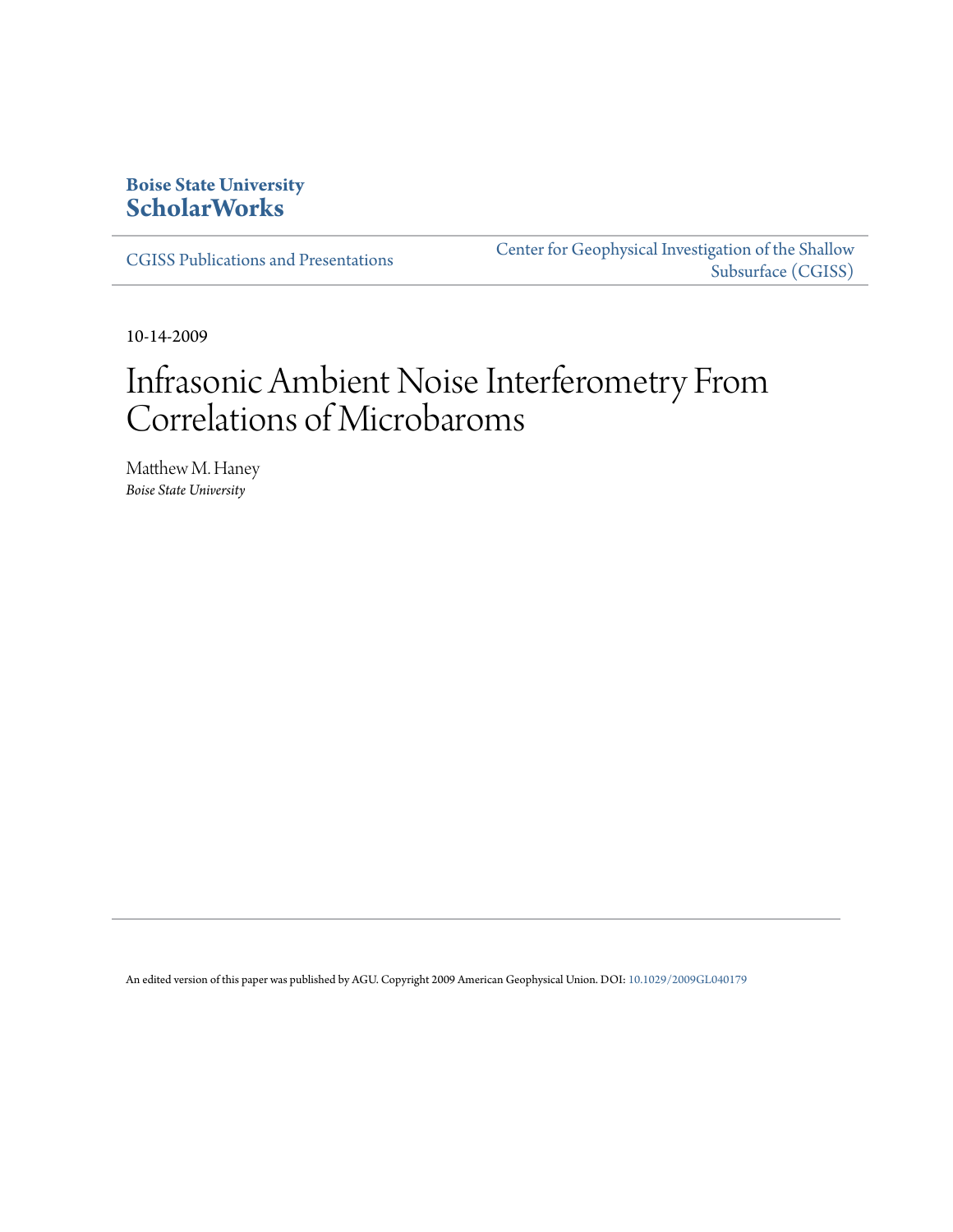

# Infrasonic ambient noise interferometry from correlations of microbaroms

## M. M. Hane $v^{1,2}$

Received 21 July 2009; revised 28 August 2009; accepted 10 September 2009; published 14 October 2009.

[1] We show that microbaroms, continuous infrasound fluctuations resulting from the interaction of the ocean with the atmosphere, have long-range correlation properties that make it possible to estimate the impulse response between two microphones from passive recordings. The processing is analogous to methods employed in the emerging field of ambient noise seismology, where the random noise source is the ocean coupling with the solid Earth (microseisms) instead of the atmosphere (microbaroms). We find that timedependent temperature fields and temperature inversions determine the character of infrasonic impulse responses at Fourpeaked Volcano in Alaska. Applications include imaging and monitoring the gross structure of the Earth's atmospheric boundary layer. Citation: Haney, M. M. (2009), Infrasonic ambient noise interferometry from correlations of microbaroms, Geophys. Res. Lett., 36, L19808, doi:10.1029/ 2009GL040179.

### 1. Introduction

[2] The acoustic structure of the atmosphere determines the distribution of infrasonic waveguides and shadow zones and bears the imprint of heterogeneous temperature and wind fields [Ostashev et al., 2005]. Knowing atmospheric acoustic structure is thus critical for determining the transmission quality of infrasonic sources, either natural (e.g., volcanic) or man-made. Besides analysis of infrasonic sources, the sensitivity of sound to temperature and wind fields offers a way to study important meteorological phenomena, such as the atmospheric boundary layer and turbulence. For instance, acoustic tomography has been proposed to map atmospheric structure with a network of high-frequency sources and receivers [Wilson and Thomson, 1994]. Man-made infrasonic sources with frequencies below 20 Hz, however, can be difficult to implement. Responding to this issue, Bedard and Georges [2000] have stated that to study the propagation of infrasound ''it would be useful to be able to generate coherent narrowband infrasound at will.'' Infrasound is particularly useful since it is able to propagate over thousands of kilometers in the atmosphere [Bedard and Georges, 2000].

[3] Recently it has been demonstrated that crosscorrelations of passive seismic recordings yield coherent signals between seismometers [Shapiro and Campillo, 2004]. Thus, under certain conditions, coherent seismic

This paper is not subject to U.S. copyright.

Published in 2009 by the American Geophysical Union.

signal can be generated ''at will'' from ambient noise. Based on this principle, coherent signals have been reconstructed from noise recordings in such diverse fields as helioseismology [Rickett and Claerbout, 2000], ultrasound [Weaver and Lobkis, 2001], regional [Shapiro and Campillo, 2004; Sabra et al., 2005; Bensen et al., 2007] and exploration [Draganov et al., 2007] seismology, and for ocean acoustic waves [Roux and Kuperman, 2004]. In this article, we exploit the existence of the ambient infrasonic fluctuations known as microbaroms [Bowman et al., 2005; Tanimoto and Artru-Lambin, 2007] to show the same methods are applicable to atmospheric infrasound. Microbaroms are closely related to microseisms, which have been widely used in ambient noise seismology [*Shapiro and Campillo*, 2004], and represent the interaction of the ocean with the atmosphere instead of the solid Earth. Although microbaroms often determine the background noise level on infrasound recordings worldwide [*Bowman et al.*, 2005], we demonstrate that their long-range correlation properties allow them to be used as signal. From analysis of continuous recordings using two infrasound microphones at Fourpeaked Volcano, Alaska, we are able to measure the infrasonic impulse response and relate its variation to temperatures in the atmospheric boundary layer. These observations motivate the monitoring of atmospheric structure with ambient infrasound noise.

### 2. Data

[4] We select 18 days of continuous data from co-located infrasound microphones and short-period seismometers at two sites (station codes FONW and FOSS) on Fourpeaked Volcano, Alaska, shown in Figure 1 (left). The volcano was first instrumented in 2006 in response to volcanic activity beginning on September 17, 2006 [Cervelli and West, 2007]. The 18 days of continuous recordings we use in this study are taken from late February and early March 2007 and cover UTC days 52 through 70 during 2007. Although small explosions occurred intermittently, signals of volcanic origin (e.g., tremor) did not dominate the continuous recordings during this time period. In addition to infrasonic and seismic data at Fourpeaked Volcano, we analyze temperature records from ocean buoys in the Shelikof Strait (buoy 46077), on Augustine Island (buoy AUGA2), and at the mouth of the Cook Inlet (buoy AMAA2). Wind data is analyzed from the buoy on Augustine Island.

[5] Sites FONW and FOSS are telemetered in real-time to the Alaska Volcano Observatory for the purpose of monitoring. The sites are located at elevations of 905 and 1268 m for FONW and FOSS, respectively; Fourpeaked Volcano reaches a peak elevation of 2104 m. The seismometers are vertical component L4 Mark Products shortperiod instruments with a corner frequency at 1 Hz. The

<sup>&</sup>lt;sup>1</sup>Alaska Volcano Observatory, U.S. Geological Survey Alaska Science Center, Anchorage, Alaska, USA. <sup>2</sup>

<sup>&</sup>lt;sup>2</sup>Now at Department of Geosciences, Boise State University, Boise, Idaho, USA.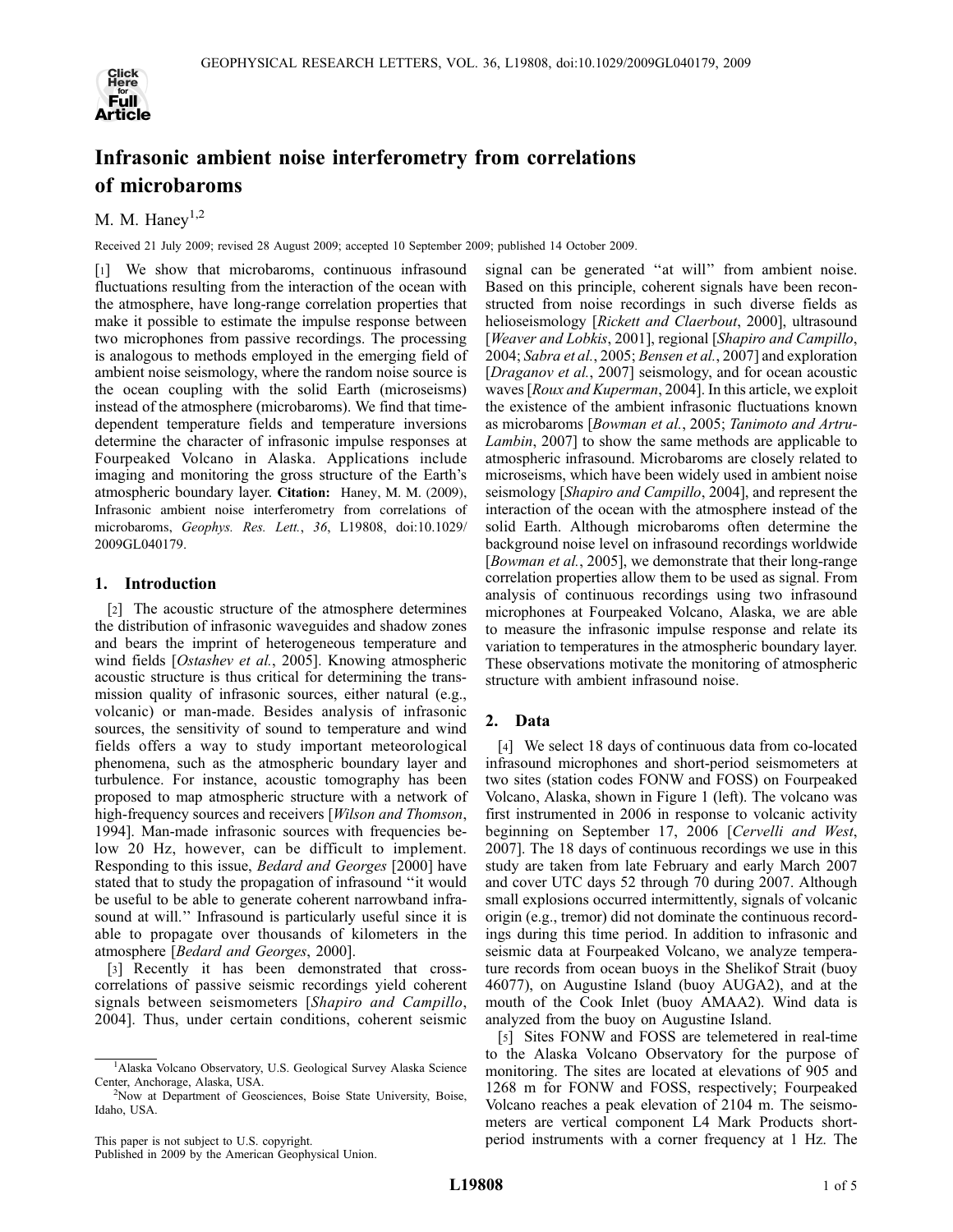

Figure 1. (left) Regional map of Fourpeaked volcano, located at the southern end of the Cook Inlet, Alaska. Co-located infrasonic microphones and seismometers exist at two sites, FONW and FOSS, within the local monitoring network. Three nearby buoys measure temperature (46077, AMAA2, and AUGA2) and wind data (AUGA2). (right) A comparison of the power spectrum between 0 and 0.5 Hz at station FONW for an hour from a windy day (day 56) and a calm day (day 62); note the microbarom peak at 0.2 Hz.

infrasound data is collected by Chaparral Model 2 microphones on the high-gain channel. Both the infrasound and seismic data are recorded at a sample rate of 100 Hz. The system response of the infrasonic microphones is flat between 0.1 and 50 Hz [Petersen et al., 2006].

#### 3. Methods

[6] We extract coherent signals between FONW and FOSS from ambient noise by applying the same correlation-based methodology to both the seismic and infrasound data. We use the processing sequence originally developed for continuous seismic data [Bensen et al., 2007] and work with non-overlapping hour-long segments. Prior to crosscorrelation, we decimate and time-normalize the signal and then whiten the spectrum over the frequency band of interest, from 0.2 to 0.5 Hz. Decimation reduces the original sampling rate from 100 Hz to 10 Hz, which is more than sufficient for analyzing signals below 1 Hz. For time normalization, we employ a running RMS filter that applies a weight to each sample that is inversely proportional to the RMS amplitude within a 10 s window around the sample. The time-normalization acts to reduce the impact of nonstationary parts of the time series such as earthquakes and noise spikes. Spectral whitening is achieved by dividing the complex spectrum by a smoothed version of the amplitude spectrum. The decimated, time-normalized, and whitened signals for both the infrasound and seismic data are crosscorrelated with each other and the resulting correlation is saved for each hour-long time interval. Correlations averaged over longer time intervals are calculated by simply summing the individual hour-long cross-correlations. In this study, we find that applying a 10-hour-long moving average to the successive hour-long correlations offers a reasonable tradeoff between convergence of the impulse response and time resolution. Thus, each correlation attributed to a

particular time is in fact the average of the correlations spanning 5 hours before and after that time.

### 4. Observations

[7] The dominant characteristics of the infrasound impulse responses can be deduced through comparisons with meteorological and seismic data. In Figure 2a, the most recognizable feature from the ambient infrasound noise correlations for FONW and FOSS is a coherent arrival with variable amplitude at time lags between  $-40$  and  $-45$  s. With FONW and FOSS separated by 13.5 km, these time lags agree well with speeds  $(300-340 \text{ m/s})$  expected for a direct infrasound wave in the atmosphere. The arrival only appears for the negative time-lags, corresponding to a wave propagating westward from FOSS to FONW, instead of eastward from FONW to FOSS as expected for positive lags. Such an asymmetry for noise correlations (arrivals at either positive or negative time-lags) is often observed for seismic data [Shapiro and Campillo, 2004; Bensen et al., 2007] and is indicative of the direction to the microseismic source region. Propagation from FOSS to FONW supports a source region for the microbaroms to the east of FOSS. Note that the arrival times of the seismic correlations are significantly more stable than their infrasound counterparts, pointing to atmospheric path effects for the infrasound. Coherent seismic arrivals register over the 18 days at time-lags of approximately  $-5$  s. This delay time corresponds to a wave speed of 2.7 km/s, a reasonable value of fundamental mode Rayleigh wave velocity for frequencies from 0.2 to 0.5 Hz in Alaska. The seismic noise correlations are similarly limited to negative time-lags, suggesting that their source region is in the same eastern direction as the infrasound noise correlations.

[8] A striking example of the dependence of the infrasound noise correlation on atmospheric conditions is evident from a comparison with temperature and wind data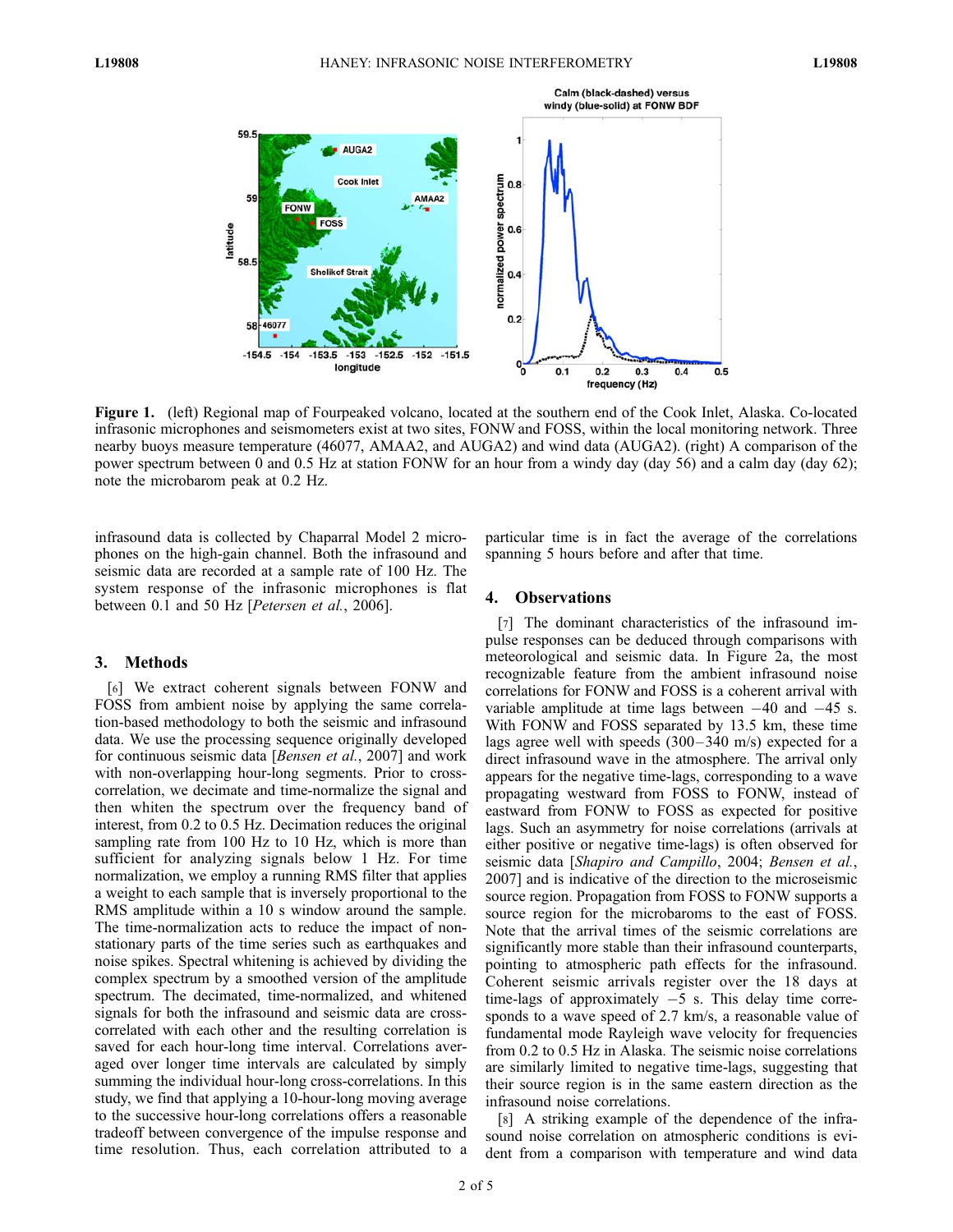

Figure 2. (a) Comparison over 18 days of the infrasound noise correlation between stations FONW and FOSS, (b) temperature data at buoys 46077 (blue line), AUGA2 (black dotted-line), and AMAA2 (red dashed-line), (c) wind direction (clockwise from north) at buoy AUGA2, (d) wind speed at buoy AUGA2, and (e) the seismic noise correlation between stations FONW and FOSS. The arrival time of the pulse in Figure 2a and the regional temperatures in Figure 2b follow each other closely. The horizontal black dashed lines in Figure 2a denote the time of two repeating explosions shown in Figure 3a. The vertical black line in Figure 2a indicates the time period over which group velocity curves are inverted for time-dependent profiles in Figure 3c and 3d.

measured on nearby ocean buoys. Temperature and wind data for the 18 days are plotted in Figures 2b, 2c, and 2d. When the direct wave exists in the infrasound noise correlation, its arrival time closely follows the variation in temperature measured by three regional buoys, as it should since the speed of sound  $c$  is directly proportional to the since the speed of sound c is directly proportional to the square-root of temperature  $T, c \sim \sqrt{T}$ . Note in particular the close correspondence between Figure 2a and 2b during day 66 of 2007, at a time of strong temperature variations. The infrasound noise correlation can therefore be used as an acoustic thermometer for the local conditions at Fourpeaked Volcano. From Figure 2c, the winds at AUGA2 are typically from the WNW (300° clockwise from north). Since we have already established that the direct wave propagates from FOSS to FONW, this means that the noise correlation is able to reconstruct the direct wave in the upwind direction. Additional evidence for variations in sound speed comes from two repeating explosions at Fourpeaked Volcano that occurred at the times marked by the horizontal black lines in Figure 2a, on days 64 and 66 of 2007 (2353 UTC March 4 and 1954 UTC March 6). Bandpassed seismic and acoustic recordings  $(2-4 Hz)$  at station FOSS for these two explosions are plotted in Figure 3a with alignment based on the seismic signals. The acoustic signal for the later explosion is time-shifted by 0.2 s as a result of reduced sound speed during this time period. The time shift is in agreement with the trend of the noise correlations in Figure 2a. Understanding the time delay between seismic and acoustic signals is important since it can be used to infer properties of the volcanic source [Petersen et al., 2006].

[9] We further explore the characteristics of the direct arrival in the infrasound noise correlation by studying its frequency dependence. Since the amplitude of the infra-

sound noise correlation varies strongly with time, we focus on the 24 successive noise correlations on March 10, 2007 (day 69 of 2007), at a time when the amplitude displayed stability (see vertical black line in Figure 2a). Application of the multiple-filter technique [*Bensen et al.*, 2007] to the one of the correlations reveals that the group velocity of the infrasound wave is dispersive over the frequency range from 0.2 to 0.5 Hz, as shown in Figure 3b. Dispersion with higher group velocities at lower frequencies supports the existence of a low-level atmospheric waveguide between FOSS and FONW. Infrasonic guided waves in the lower atmosphere have been observed following man-made explosions [Negraru and Herrin, 2009]. Guided waves are often observed in the ambient seismic field due to microseisms [Shapiro and Campillo, 2004] and have large amplitudes since they experience only 2D geometrical spreading. Group velocity dispersion curves extracted for all 24 correlations on day 69, shown in Figure 3c, have similar dispersion properties superimposed on an overall trend toward lower velocities over the 24 hour period.

#### 5. Group Velocity Inversion for Time-Dependent Sound Speed Profiles

[10] The group velocity dispersion curves in Figure 3c can be explained by a model of an acoustic waveguide created by a time-varying temperature inversion. Under normal conditions, temperature (and thus sound speed) is expected to decrease as a function of height according to the adiabatic lapse rate  $(-6.5^{\circ} \text{ C/km})$ , prohibiting the formation of a low-velocity waveguide near the surface. However, temperature inversions can occur when dense, cold air sits near the surface as in the case of snow and glacier-covered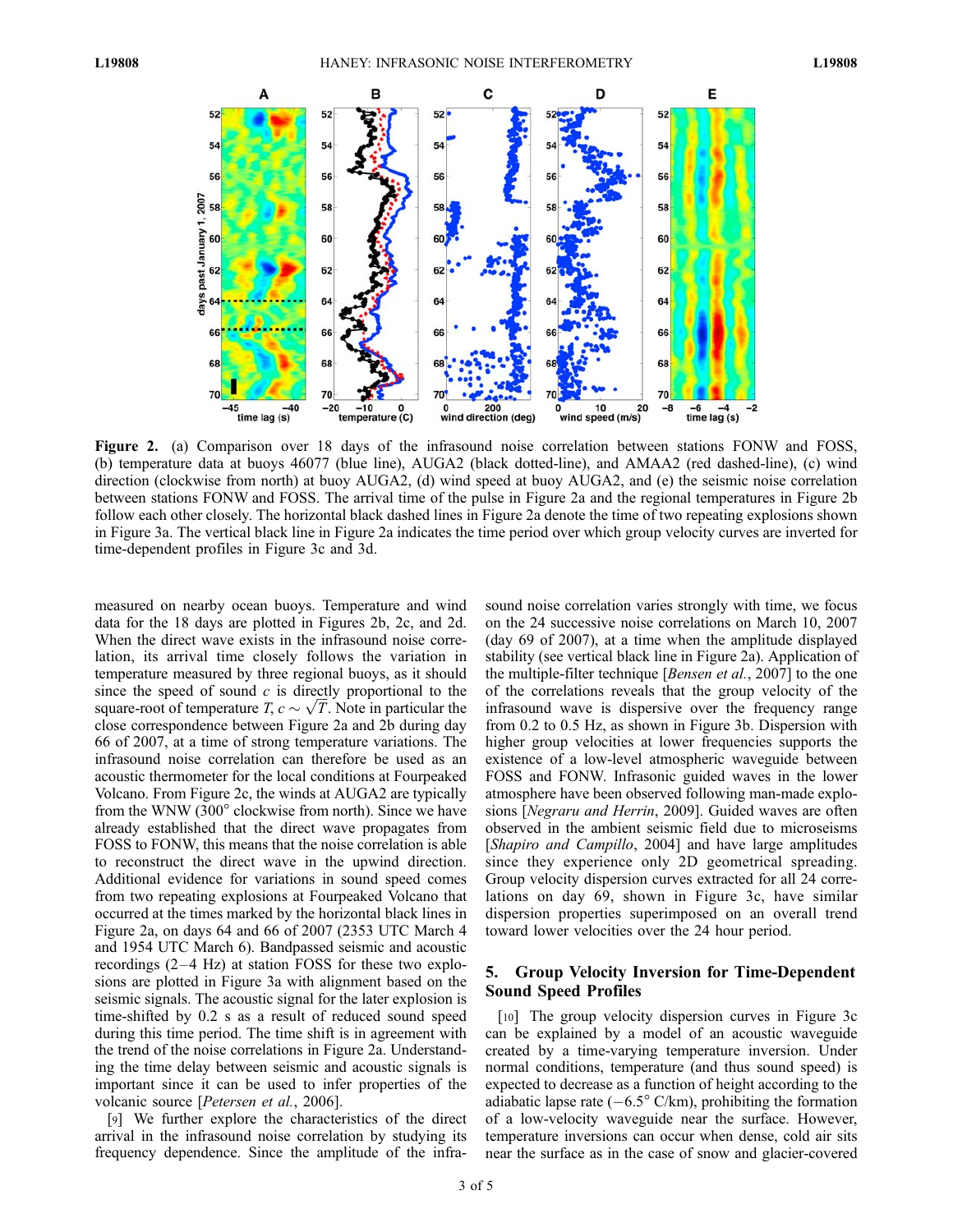

Figure 3. (a) Comparison of two repeating volcanic explosions at station FOSS which occurred at the times shown in Figure 2a. (b) Energy diagram for a single noise correlation from day 69. Error bars are given by a 1 dB reduction from peak power. (c) Group velocities for all of day 69, computed from energy diagrams. (d) Result of inverting the dispersion curves in Figure 3c for an average time-dependent sound speed profile over the 24-hour period.

terrain or during the passage of a weather front [Whiteman, 2000]. We explore this possibility by inverting the observed time-dependent group velocity dispersion curves in Figure 3c for average sound speed profiles between FOSS and FONW.

[11] From *Ostashev et al.* [2005], the acoustic pressure field  $P$  in a stratified atmosphere without wind effects is given by:

$$
\frac{d^2P}{dz^2} - \frac{1}{\rho} \frac{d\rho}{dz} \frac{dP}{dz} + \left(\frac{\omega^2}{c^2} - k^2\right) P = 0, \tag{1}
$$

where  $z$  is the height above the surface,  $k$  is the horizontal wavenumber,  $\omega$  is the angular frequency, and c is the sound speed. Application of the finite-element method to equation (1), as described by Lysmer [1970], leads to an eigenvalue problem for the sampled pressure field  $\vec{p}$  as a function of height:

$$
\omega^2 A \vec{p} = (k^2 B_2 + B_0) \vec{p}, \qquad (2)
$$

where  $A$ ,  $B_2$ , and  $B_0$  are banded matrices dependent on bulk modulus  $\kappa$  and density  $\rho$ . At constant frequency, a first order perturbation of wavenumber and material properties in equation (2) gives the relation:

$$
\frac{\delta v}{v} = \frac{1}{2k^2 \vec{p}^T B_2 \vec{p}} \left( \sum_{i=1}^N \vec{p}^T \frac{\partial (k^2 B_2 + B_0)}{\partial \rho_i} \vec{p} \delta \rho_i - \omega^2 \sum_{i=1}^N \vec{p}^T \frac{\partial A}{\partial \kappa_i} \vec{p} \delta \kappa_i \right)
$$

$$
= \vec{J}_v^T \frac{\vec{\delta c}}{c},
$$
(3)

where N is the number of finite-elements,  $\delta v/v$  is the relative perturbation in phase velocity of the guided infrasound wave at frequency  $\omega$ ,  $\vec{j}_y^T$  is a single row of the full Jacobian matrix  $J_v$  for phase velocity data, and  $\vec{c}c/c$  is the vector of relative perturbations of sound speed as a function of height above the surface (the model vector). We use the power law relation  $\rho \sim c^{-2.5}$ , empirically derived from a year of data at buoy 46077, to relate perturbations in  $\kappa$  and  $\rho$  to perturbations solely in terms of  $c$ . Using equation  $(3)$ , phase velocities measured at many frequencies lead to a matrix relation between model and data  $\vec{\delta v}/v = J_v \vec{\delta c}/c$ . As shown by Rodi et al. [1975], the Jacobian matrix for group velocity